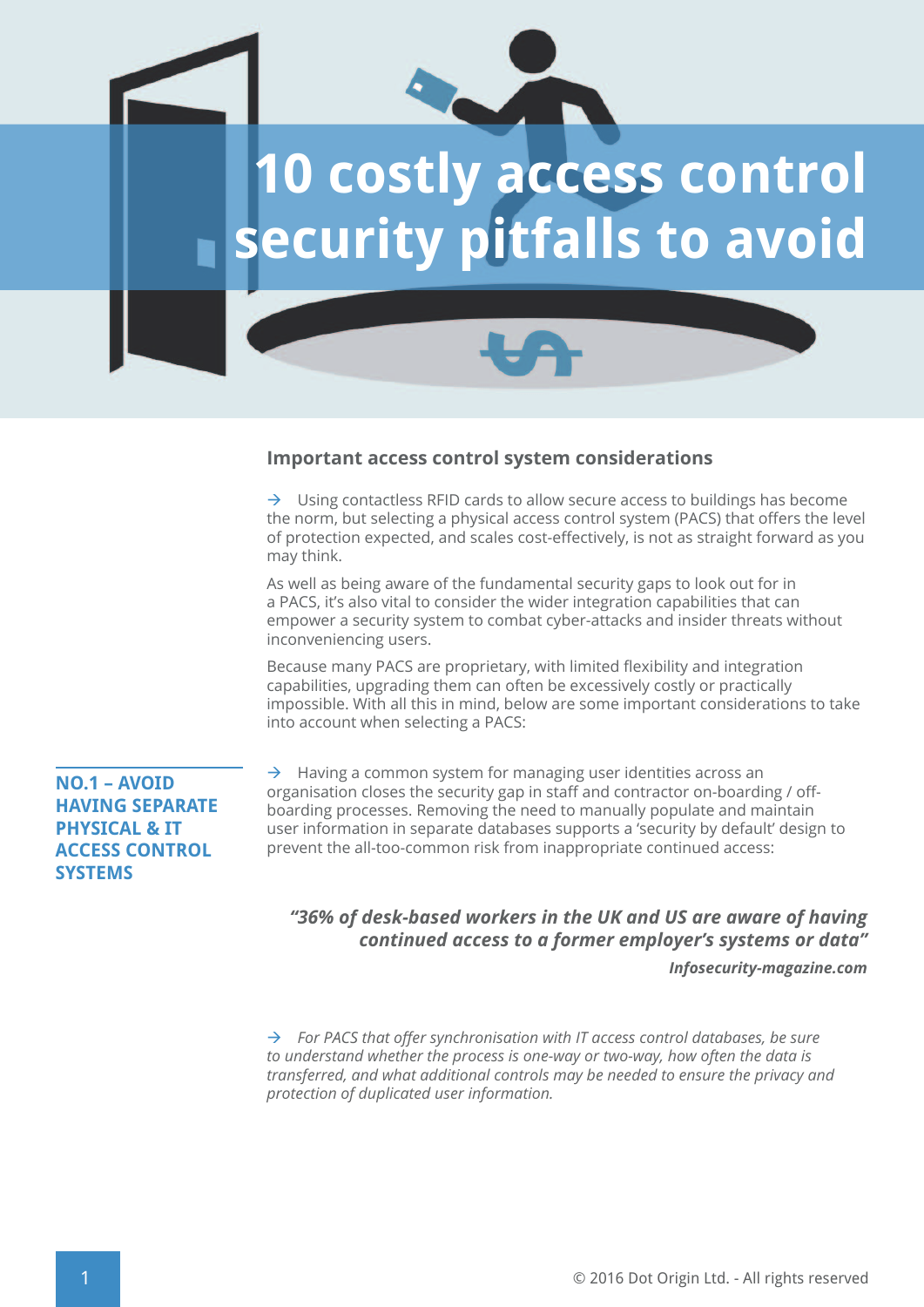## **NO.2 – WEIGHT UP THE NEED FOR ONLINE VERSUS OFFLINE PACS OPERATION**

 $\rightarrow$  Online systems respond in real-time to updates made to a user's permissions. making it possible to add new users or rescind rights instantaneously. Offline systems typically take many hours before access right changes are propagated to door controllers, which may hamper staff productivity or create an exposure to risk. Online systems using IP network communications can accommodate different deployment architectures, including data centre, WAN or cloud based, without any degradation in speed or reliability.

#### **NO.3 – CONSIDER THE NEED TO BE ABLE TO MANAGE PHYSICAL ACCESS ACROSS MULTIPLE SITES**

 $\rightarrow$  Some PACS are unsuited to scalable, centralised, management. Site-centric PACS require the addition of dedicated synchronisation appliances to share data between each location on a time-scheduled basis. As well as the cost of these appliances there is a great deal of complexity in managing the sequencing and prioritization of the synchronisation updates, as well as the required communications links.

## **NO.4 – ASK HOW EASILY THE PACS CAN INTEGRATE WITH IT ACCESS CONTROLS IN REAL-TIME**

 $\rightarrow$  IT access control systems, such as Microsoft® Active Directory, can allow or deny a person's access to any particular IT resource. Direct PACS integration enables the IT access decision to take account of the person's location; requests for access to sensitive data, or to critical systems, from users outside secure areas can be denied. This converged approach to access control combats internal and external threats, as well as supporting increasing compliance needs, such as PCI-DSS.

# **NO.5 – CONSIDER THE NEED FOR THE PACS TO CONNECT TO AGGREGATING SECURITY APPLICATIONS**

 $\rightarrow$  Consider the need for the PACS, alongside CCTV and alarm systems, to feed data to aggregating security applications which support manned monitoring and event reporting forensics. Aggregating systems include: SIEM (Security Information & Event Management), Security Intelligence, Behavioural Analytics, IAM/PIAM (Identity/Physical Identity & Access Management), PSIM (Physical Security Information Management).

## **NO.6 – UNDERSTAND THAT SMART CARDS ARE NOT ALL MADE EQUAL**

 $\rightarrow$  Many organisations are unaware they are buying a compromised technology that does not adequately meet their need for protection, because it can easily be copied, cloned or spoofed. Many standard cards are known to be vulnerable, but continue to be sold by PACS providers. Even 'secure' cards are often sold using 'open' numbering schemes that are not unique to each customer, so can be easily, and legally, be replicated.

# **NO.7 – AVOID CARD TECHNOLOGY 'LOCK-IN'**

 $\rightarrow$  As well restricting competitive supplier choice, lock-in may prevent PACS cards from being used for PC log-on, follow-me printing, and other applications. Converging identity and access management across an organisation with a single ID-card streamlines process and reduces costs, while maximizing user convenience, security and compliance.